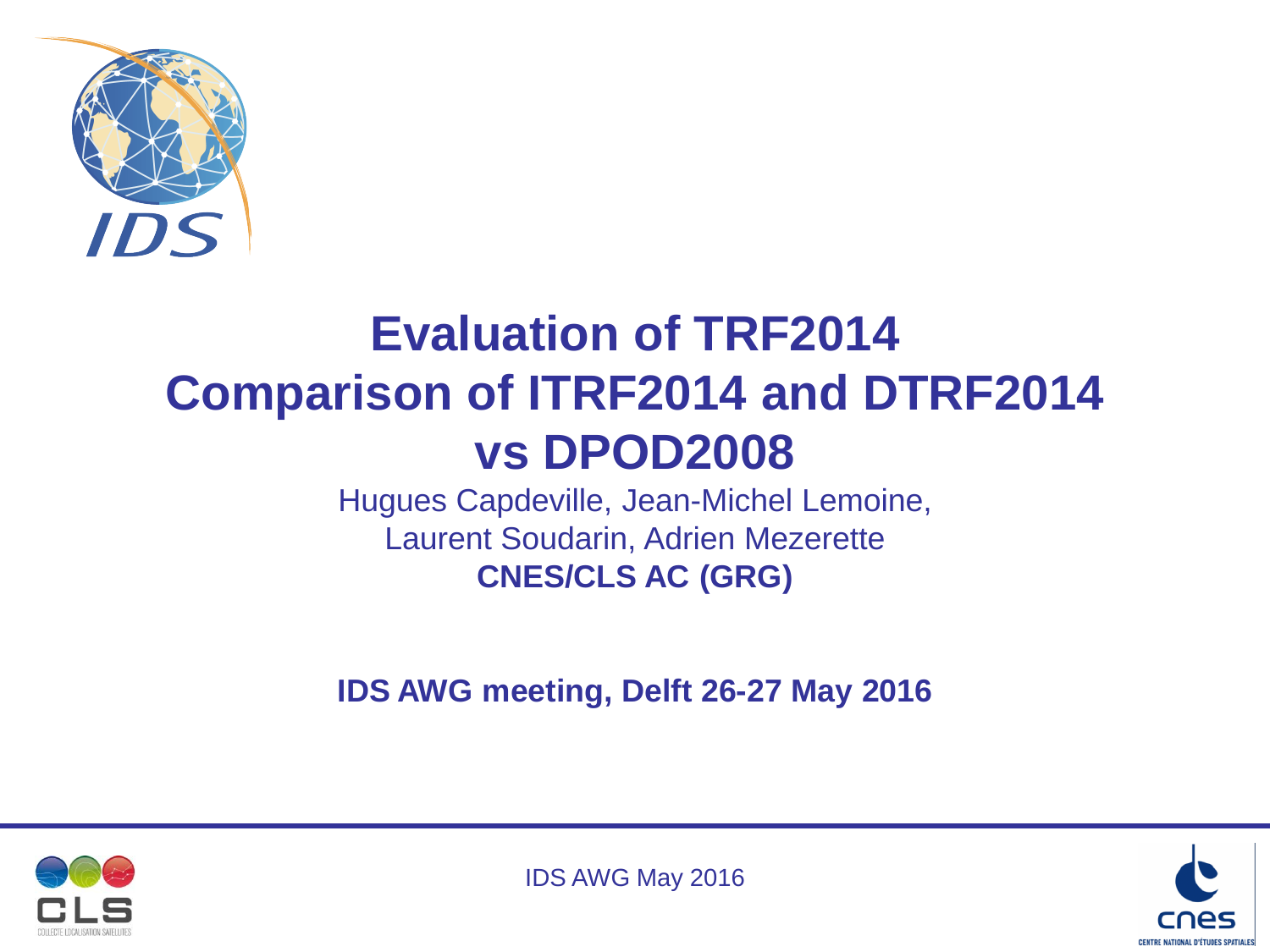### **PROCESSING CONTEXT**

**Impact of the position and velocity coordinates of the DORIS stations from DPOD2008** (DPOD2008 v1.14)**, ITRF2014 and DTRF2014** 

Orbits computed:

- DORIS TOPEX orbits (January 1995 to December 1996)
- DORIS SPOT-5 orbits (January 2003 to December 2004)
- DORIS Jason-2 orbits (January 2013 to December 2014)

Available Earth Orientation Parameters only consistent with ITRF2008 (C04 series)

#### **Evaluation of DORIS POST-FIT RMS RESIDUALS and orbit comparison / DPOD2008** DORIS post-fit residuals global and per stations RMS of radial differences over 2 years

Mean of Z orbit differences over 2 years

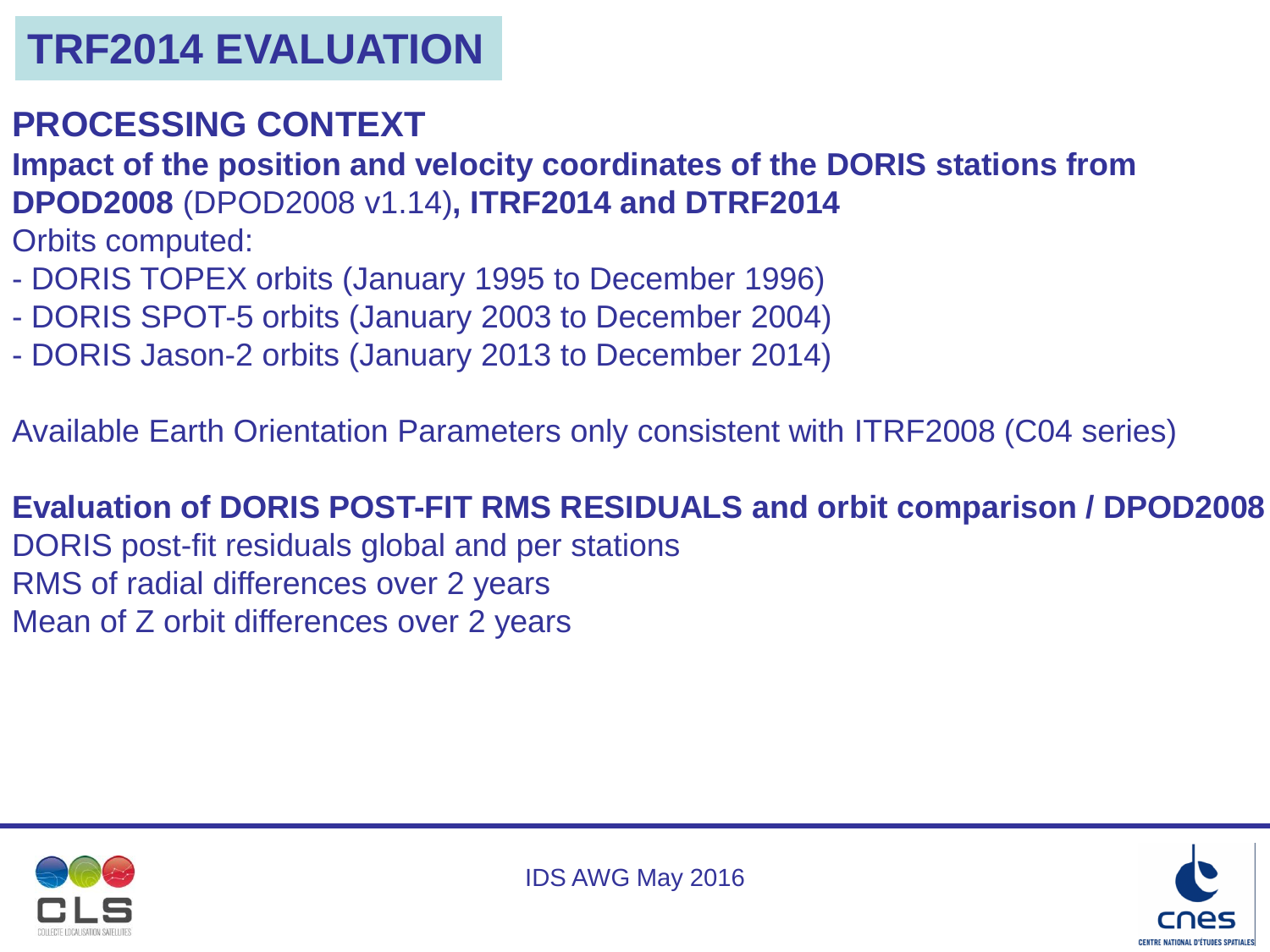#### **TOPEX DORIS post-fit residuals differences global and per station** (DORIS data from January 1995 to December 1996)

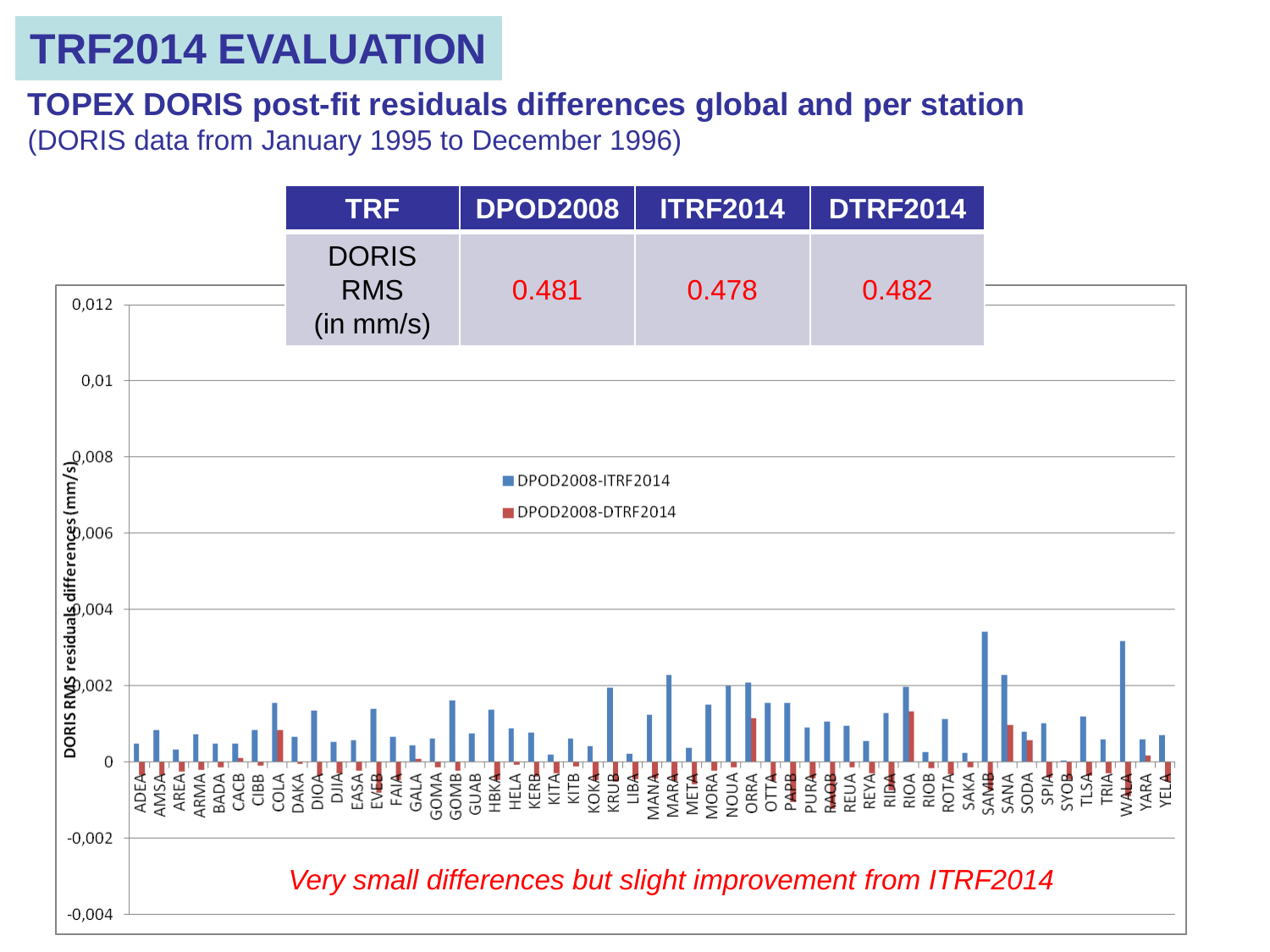#### **SPOT-5 DORIS post-fit residuals differences global and per station** (DORIS data from January 2003 to December 2004)

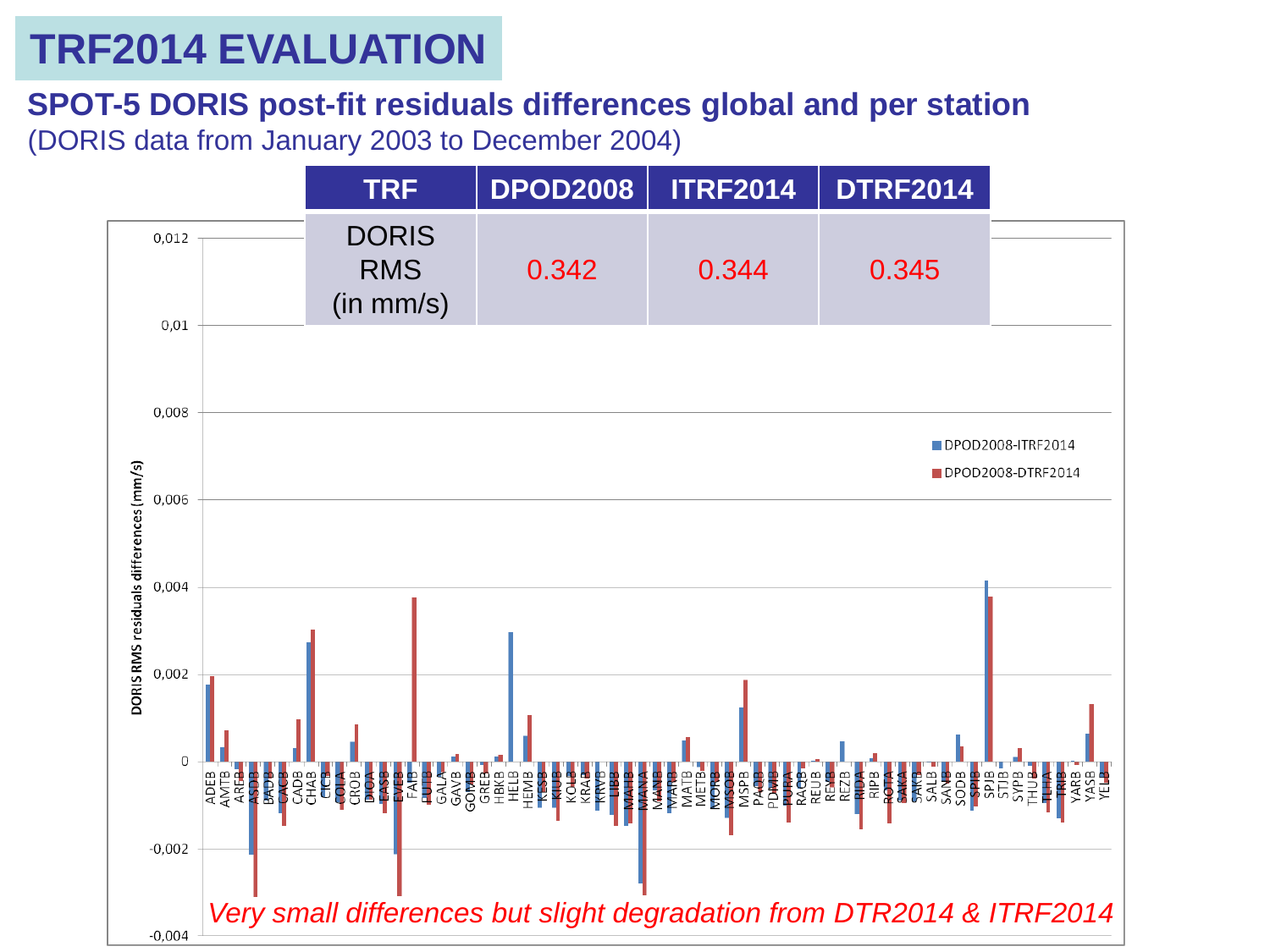**Jason-2 DORIS post-fit residuals differences global and per station** (DORIS data from January 2013 to December 2014)

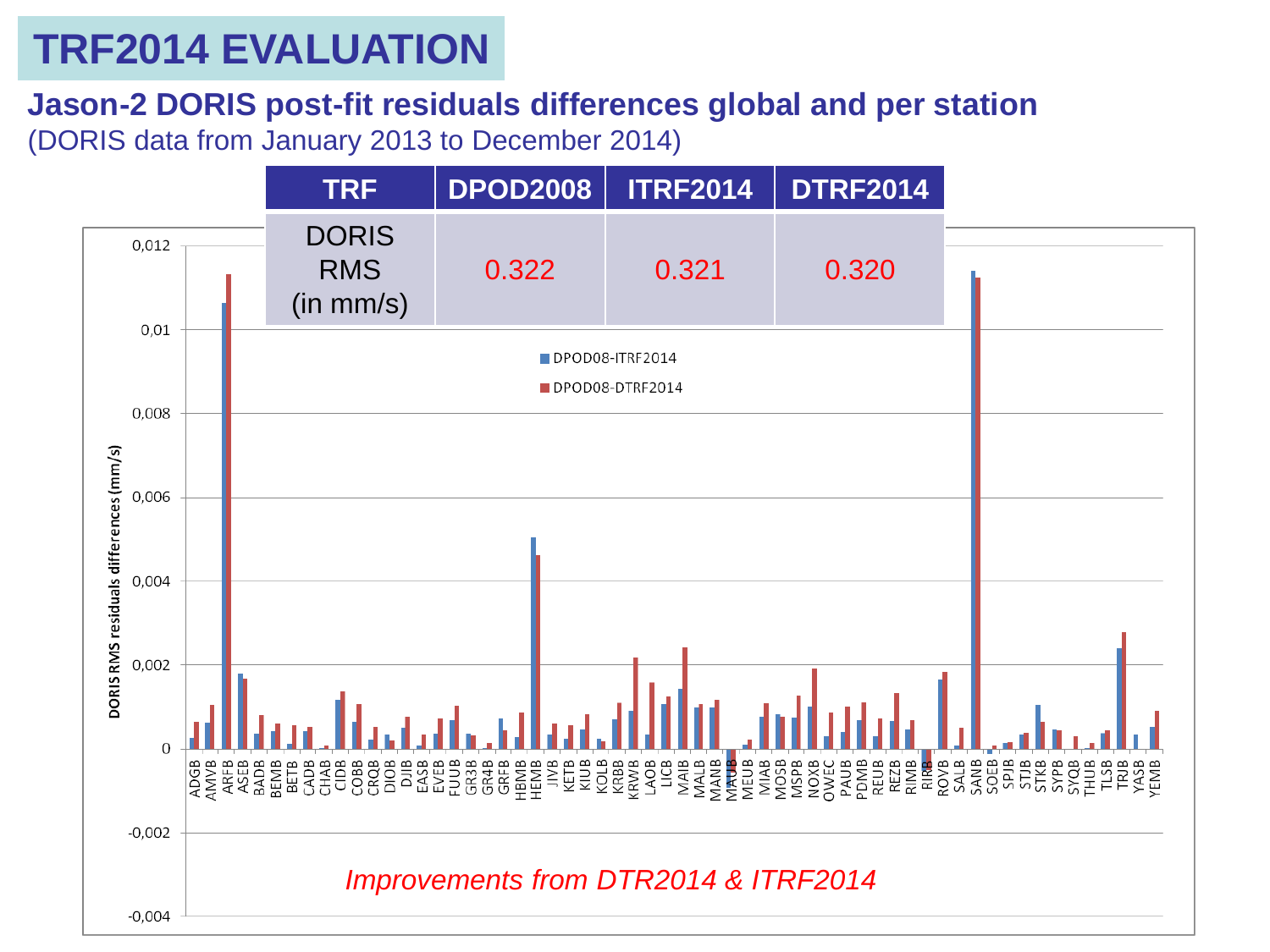#### **Jason-2 DORIS post-fit residuals differences per station** (DORIS data from January 2013 to May 2013)

Jason-2 DORIS RMS residuals for Santiago





IDS AWG May 2016

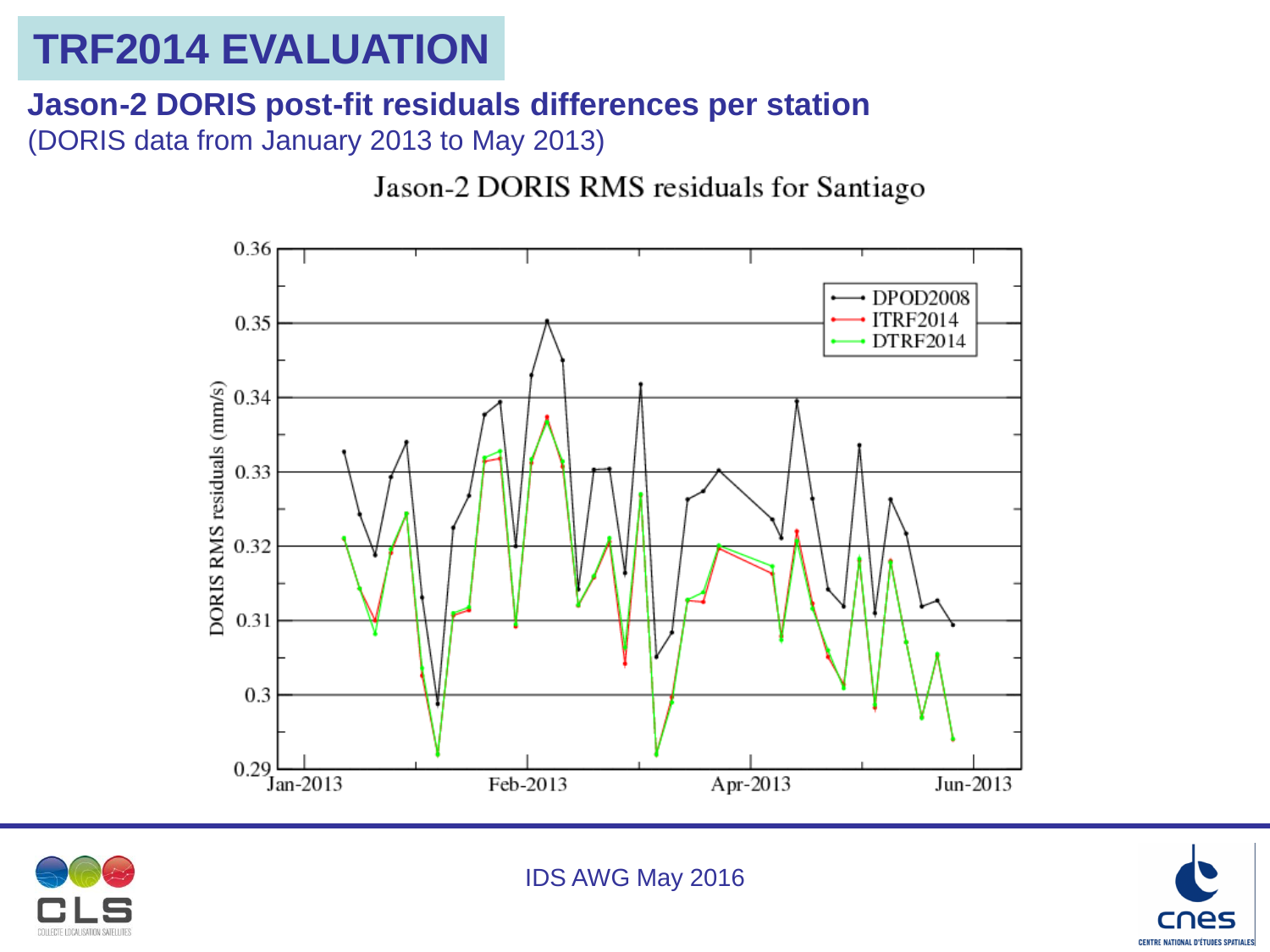#### **ORBIT COMPARISON / DPOD2008**

#### **Radial differences and mean Z differences**

RMS of radial differences over 2 years Mean of Z orbit differences over 2 years

*DORIS orbits: Jason-2 from Jan. 2013 to Dec. 2014, SPOT-5 from Jan. 2003 to Dec. 2004, TOPEX from Jan.1995 to Dec.1996*

| <b>Satellite</b> | <b>RMS radial differences</b><br>(in m <sub>m</sub> ) |                          | <b>Mean Z differences</b><br>(in mm) |                          |
|------------------|-------------------------------------------------------|--------------------------|--------------------------------------|--------------------------|
|                  | <b>ITRF2014-DPOD2008</b>                              | <b>DTRF2014-DPOD2008</b> | <b>ITRF2014-DPOD2008</b>             | <b>DTRF2014-DPOD2008</b> |
| <b>JASON-2</b>   | $1.31$ (std $0.2$ )                                   | $1.71$ (std $0.3$ )      | $0.08$ (std $0.9$ )                  | $-1.68$ (std $0.9$ )     |
| SPOT-5           | $1.89$ (std $0.5$ )                                   | $1.78$ (std $0.6$ )      | $-3.57$ (std $0.8$ )                 | $-3.14$ (std 1.2)        |
| <b>TOPEX</b>     | $2.8$ (std $0.5$ )                                    | 6.71 (std 0.6)           | $-4.8$ (std 1.0)                     | $-12.7$ (std 1.2)        |

RMS of radial differences over 2 years *The orbits are very close*

Mean of Z orbit differences over 2 years *Z-offset is correlated to Tz Helmert parameter differences*

*The results are similar when we use EOP C04 series aligned to ITRF2008 and aligned to ITRF2014 (from ftp://hpiers.obspm.fr/iers/eop/eopc04\_14/eopc04\_IAU2000.62-now)*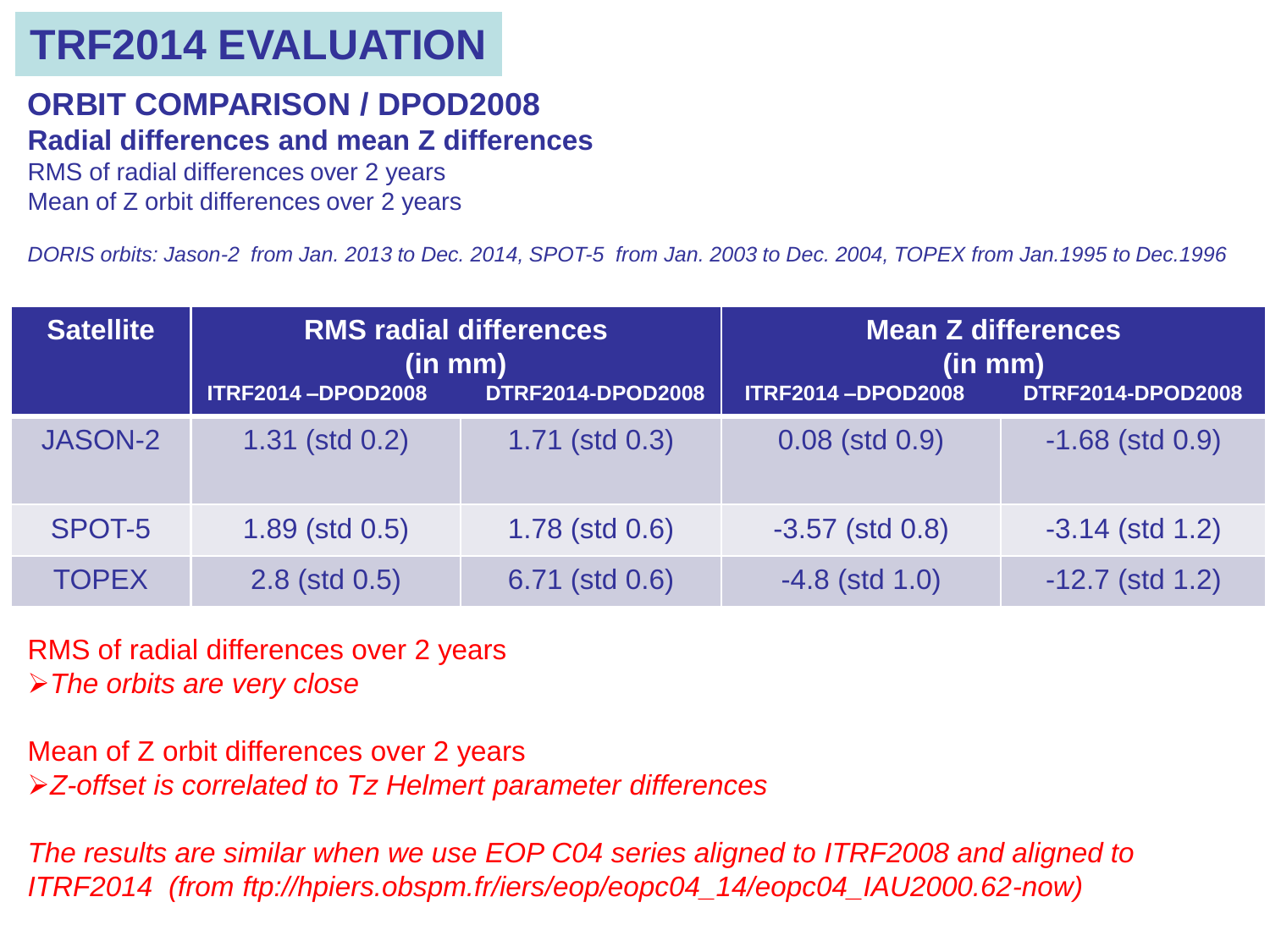## **Conclusions**

#### **DORIS post-fit residuals differences global and per station / DPOD2008**

Improvements from DTR2014 & ITRF2014 for Jason-2 (2013-2014) Very small differences for SPOT-5 (2003-2004) but slight degradation from DTR2014 & ITRF2014 Very small differences for TOPEX (1995-1996) but slight improvement from ITRF2014

#### **Orbit Comparison wrt DPOD2008 orbit**

RMS of radial differences over 2 years *The orbits are very close* Mean of Z orbit differences over 2 years *Z-offset is correlated to Tz Helmert parameter differences*

*The results are similar when we use EOP C04 series aligned to ITRF2008 and aligned to ITRF2014 (from ftp://hpiers.obspm.fr/iers/eop/eopc04\_14/eopc04\_IAU2000.62-now)*



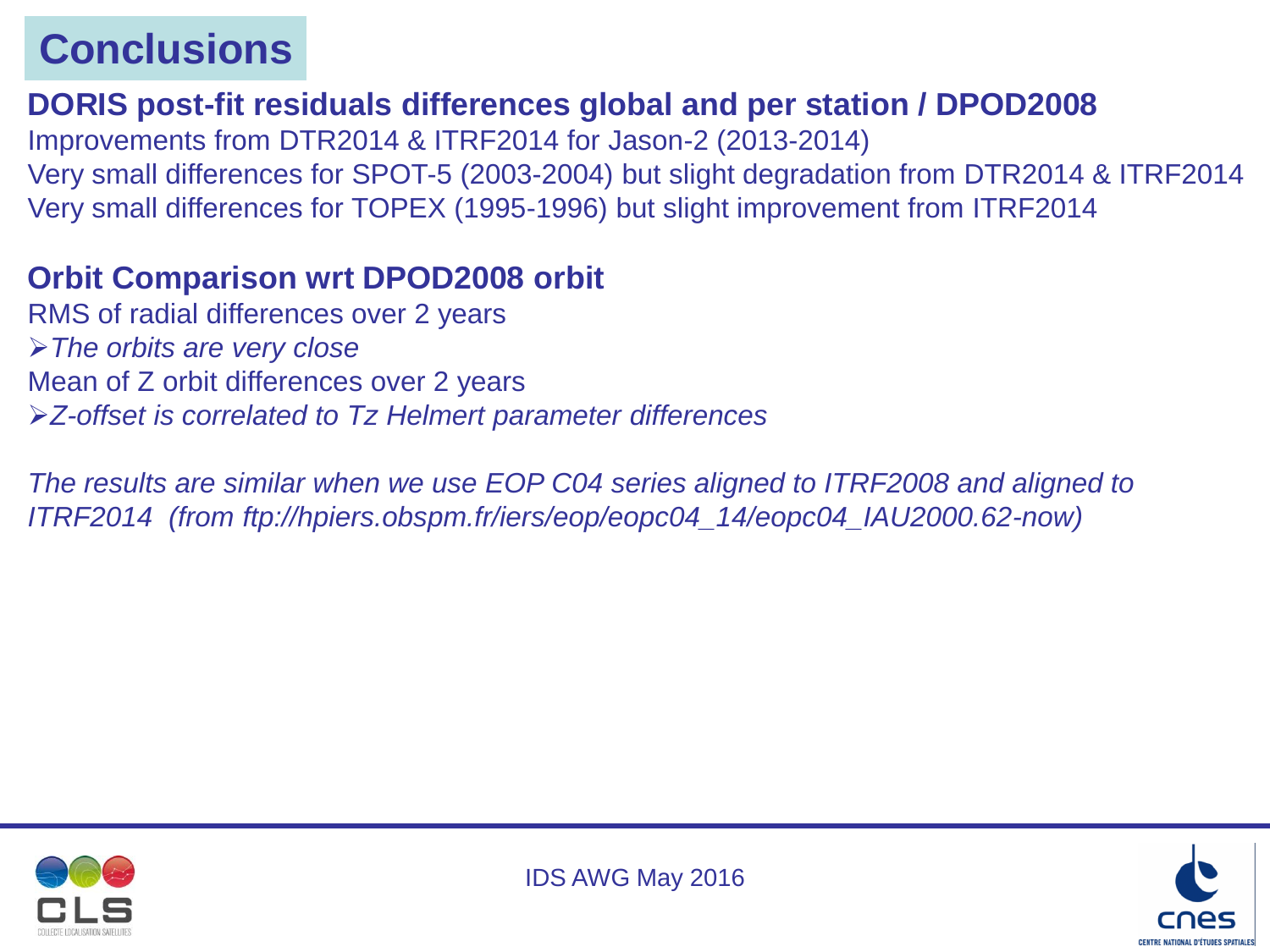### **ORBITCOMPARISON / DPOD2008**

**Jason-2 Mean Z orbit differences over 2 years (Jan. 2013 to Dec. 2014)**

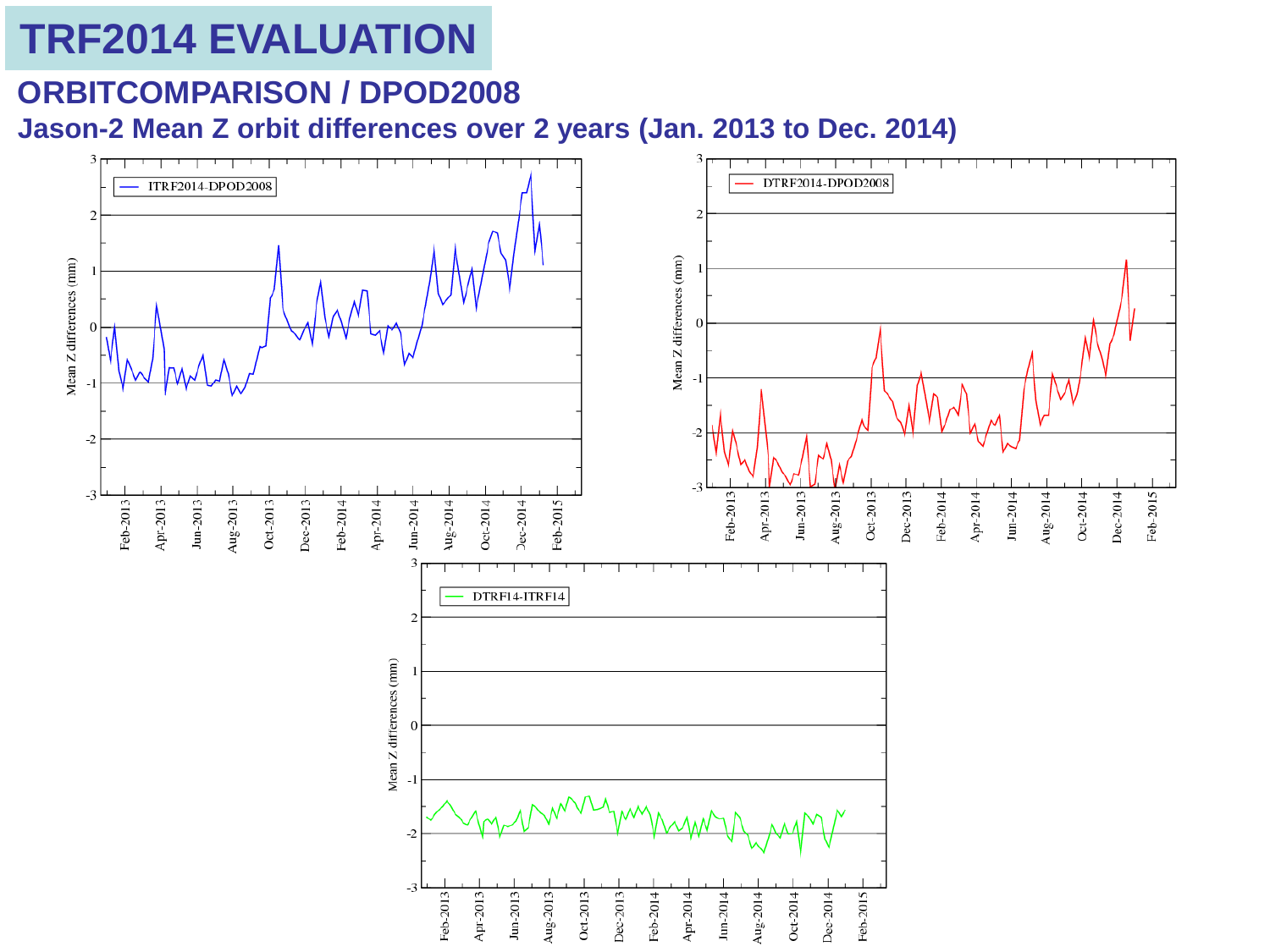#### **ORBITCOMPARISON / DPOD2008**

**Spot-5 Mean Z orbit differences over 2 years (Jan. 2003 to Dec. 2004)**